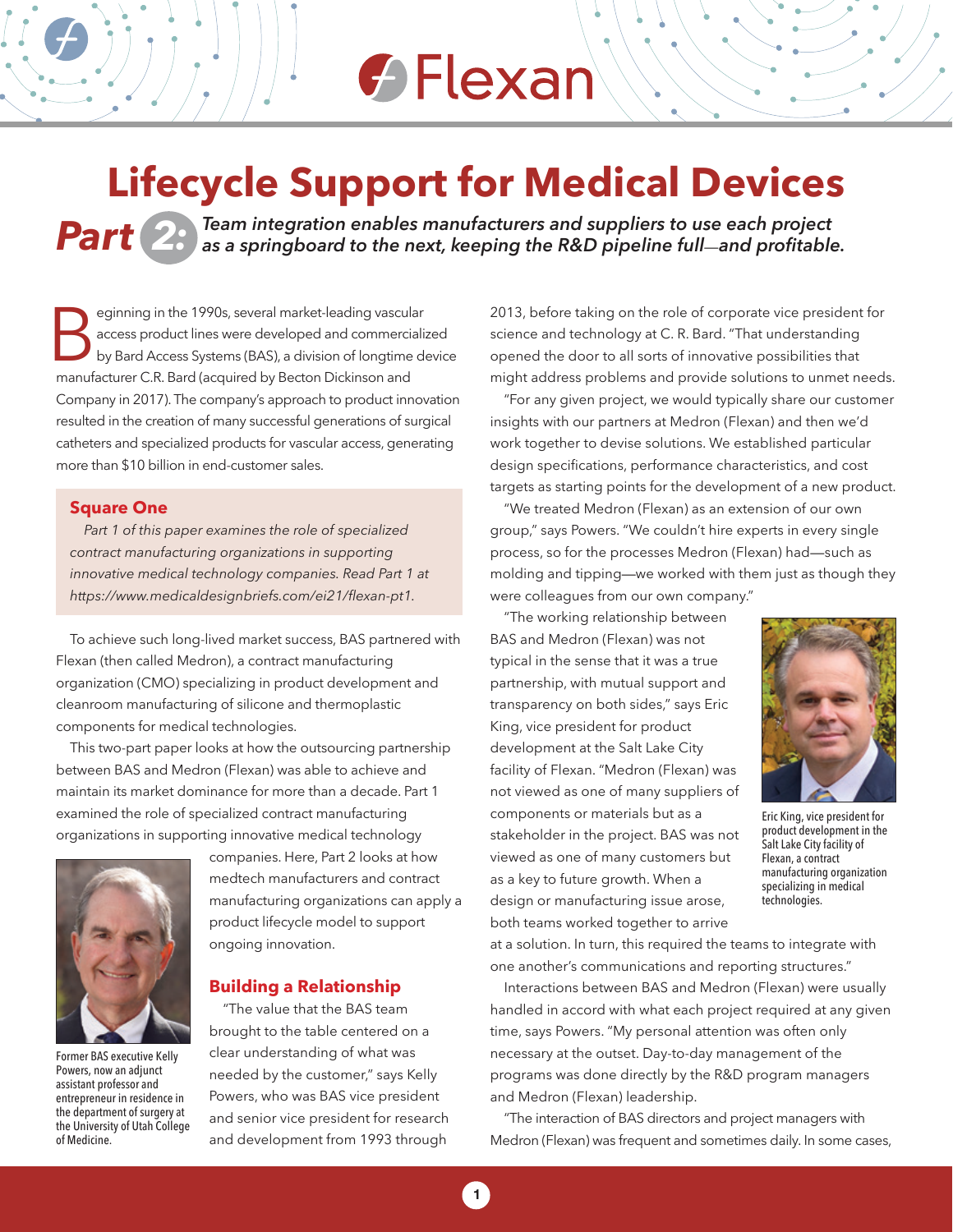# **G** Flexan

| <b>BAS</b>                            | <b>Medron (Flexan)</b>                             |
|---------------------------------------|----------------------------------------------------|
| Identification of need                | Prototyping                                        |
| Design inputs, design<br>requirements | Process development                                |
| Design and analysis                   | Design for manufacturing                           |
| Failure mode and effects analysis     | Tool development                                   |
| Design validation                     | Operator training and<br>documentation             |
| Cost targets                          | Raw materials sourcing and<br>process efficiencies |
| Design verification and validation    | Process validation                                 |
| <b>Regulatory processes</b>           | Manufacturing                                      |
| Packaging and sterilization           | Regulatory documentation                           |
| Launch and sales                      | Quality assurance                                  |

Table 1. Full integration between a device manufacturer and an outsourcing partner requires careful delineation of responsibilities across teams from both companies.

we would have BAS people report to the Medron (Flexan) facility in the morning and remain there for an extended period—sometimes all day or all week. Because no supplier has every possible capability, we would sometimes supplement the Medron (Flexan) force with our own people, who would essentially make the Medron (Flexan) facility their base of operations for a time."

The product development partnership also benefited from frequent informal communications. On a day-to-day basis, routine meetings were most often attended by the R&D and quality engineering staff. But one of the benefits of having colocated team members is that teams don't have to hold so many meetings, says Powers. "When team members occupy offices or cubicles near one another, a lot of communication can be conducted quickly and informally," he explains.

"Nevertheless, at certain phases of the projects—and certainly for formal design reviews—it was necessary for our quality, regulatory, and R&D staff to meet with members of the Medron (Flexan) team and those meetings took place sometimes in our offices, and sometimes in theirs.

"The more we worked with Medron (Flexan), the better we all became at doing it," says Powers. "The more projects the companies' teams completed with one another, the more seamless it became to take on additional projects for the future, because people learned to know and like each other and to understand one another's processes" (Figure 1).

Collaboration generated the cumulative effect of technical understanding between the teams, says King (Table 1). "By

understanding the technical requirements of the device, the Flexan team was able to support and enhance the design rather than just receiving the design. And by understanding the manufacturing challenges, the BAS team was able to incorporate design features that would facilitate manufacturing."

Working out the details of an integrated product development partnership required effort on both sides, says Powers. "Very early on—as soon as Medron (Flexan) became our go-to catheter development partner—we made a point of transferring Bard's design control system to them. This made our terminology consistent, made quality audits easier, and made our collective development processes more seamless."

Because of industry standards and federal regulations, the fundamentals of the quality systems at Medron (Flexan) and BAS were similar at the start, says King. "There were some aspects of the Medron (Flexan) quality system that were adjusted to better align with the BAS quality system—especially with regard to validation requirements. The adjustments helped to specify test methods, inspection equipment, and data analysis techniques, which all together facilitated the customer's review and approval processes for validation reports."

To assist Medron (Flexan) in fine-tuning its quality systems, BAS sent people over to train the company's employees, says Powers. "We sent environmental control people to help the company assess its use of filtration and to confirm its water and airborne particulate counts. We sent people from the quality department to make sure that the company had a training program equivalent to our own and to ensure that its documentation practices were consistent with ours.

"Our goal in taking these steps was to make it as seamless as possible to transfer operations and documentation between



Figure 1. At Flexan's vascular access center of excellence in Salt Lake City, an automated assembly line designed by the company improves manufacturing capacity for its customers.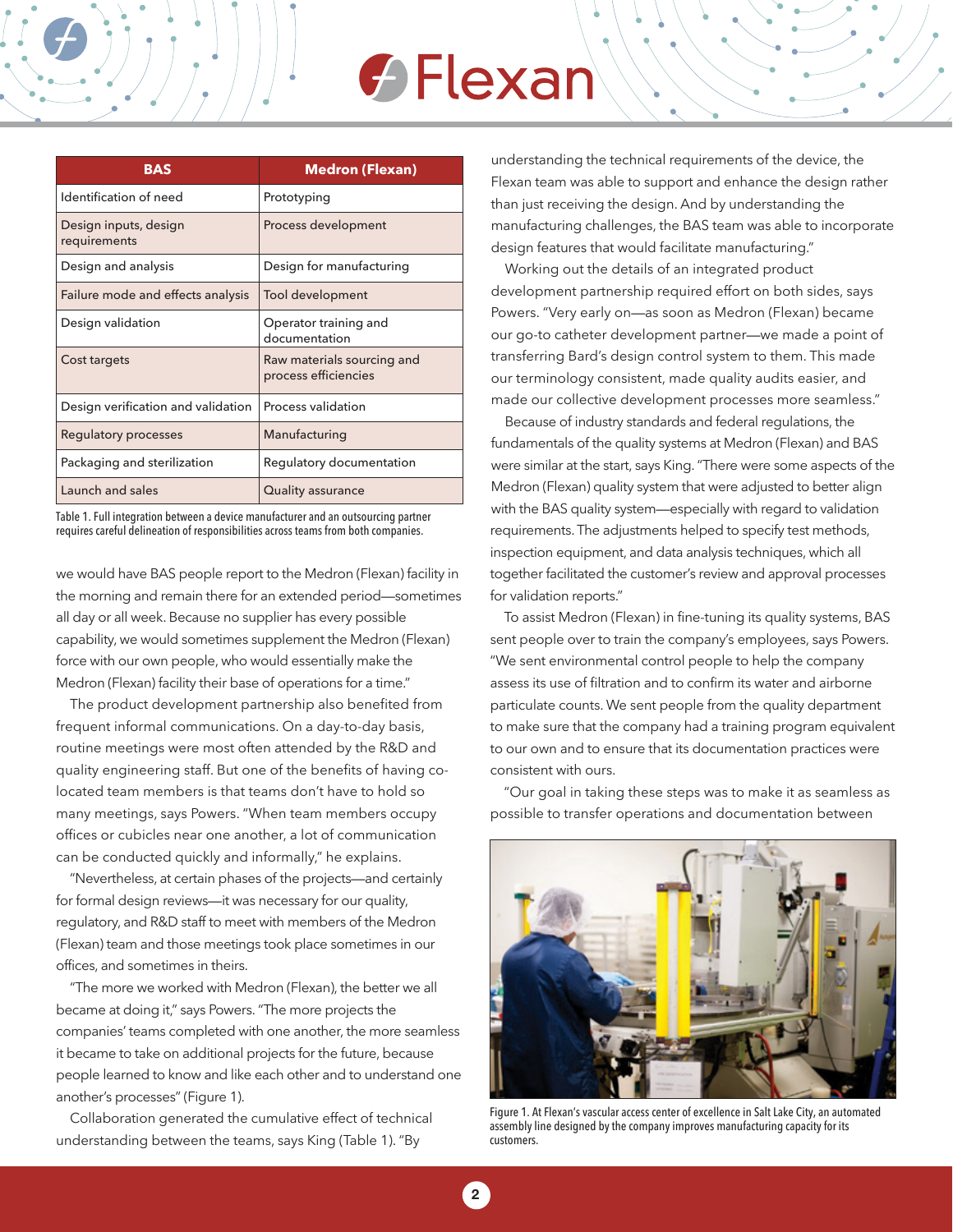# **← Flexan**

| End to End capabilities                                                          |
|----------------------------------------------------------------------------------|
| Certified project management support                                             |
| Design for manufacturability                                                     |
| Rapid prototyping                                                                |
| Process validation (installation, operational, and performance<br>qualification) |
| Certified cleanroom manufacturing                                                |
| Primary manufacturing operations (molding, extrusion)                            |
| Secondary manufacturing operations (bonding, hole drilling, laser<br>marking)    |
| Assembly                                                                         |
| Packaging                                                                        |
| Sterilization coordination                                                       |
| Logistics and distribution                                                       |
| Import/export management                                                         |
| Manufacturability and lifecycle sustainability                                   |
| Lean and Six Sigma methodologies                                                 |

**End-to-End Capabilities**

Table 2. An FDA-registered and ISO 134585-certified global CMO specializing in product development and cleanroom manufacturing of silicone and thermoplastic components for medical technologies, Flexan also offers a complete range of end-to-end manufacturing capabilities, including finished device assembly, logistics, and distribution.

the two companies but also to make certain that Medron (Flexan) would be able to pass its quality systems audits without any problems.

"All of this was a little painful in the beginning, because BAS tended to be extremely conservative, applying standards for quality and environmental controls that were much stricter than those used by most companies," says Powers. "But once Medron (Flexan) had these new systems in place, our supplier quality audits raised zero issues. Once a company has put in place all the necessary investments in systems and training, it gets easier and easier to just keep meeting those expectations. Ultimately, Medron (Flexan) used these conservative controls and buttoned-up processes as a competitive differentiator with other customers."

### **Matching Interests and Capabilities**

"Developing products in a large company always requires overcoming internal frictions and misaligned incentives that slow everything down and make projects more difficult and expensive," says Powers.

"In many cases, it is easier and faster to work with a CMO than to struggle against those frictions. Doing so can also provide

greater independence and control of the operations being outsourced. Throughout the period we worked with Medron (Flexan), my decisions about outsourcing were always based on what arrangements provided the fastest, lowest risk, and least expensive way to get something done," says Powers.

"There were certain internal capabilities that BAS considered critical to keep proprietary, including certain materials, simulated use testing, biocompatibility, and packaging engineering," says Powers. "On the other hand, we had many products that involved elastomeric extrusions of either silicone or polyurethane that had to be insert overmolded followed by other operations, such as inkpad printing or tipping, and some final assembly. BAS didn't have those kinds of capabilities inhouse, so it was natural that we decided to work with Medron (Flexan), which did have those capabilities. For me, that was a fast and easy decision to make, because Medron (Flexan) had more agility than BAS when it came to extrusion and molding."

Working together, the product development partnership enabled BAS to maintain its market leadership by accelerating the company's design and development cycles, producing novel tooling to maximize manufacturing capacity, and developing validated manufacturing processes to support regulatory submissions (Figure 2).

### **Supporting the Product Lifecycle**

Identifying opportunities to address unmet clinical needs while also keeping an eye on the competition requires manufacturers and their outsourcing partners to adopt a structured approach that supports the development of new technologies. The new product development model that BAS and Medron (Flexan) pursued successfully for more than a decade took this strategy to the next level by incorporating a lifecycle approach.



Figure 2. Provena Midline catheters from BAS occupy a smaller portion of the target vessel than the company's larger PowerMidline catheters of the same lumen configuration.